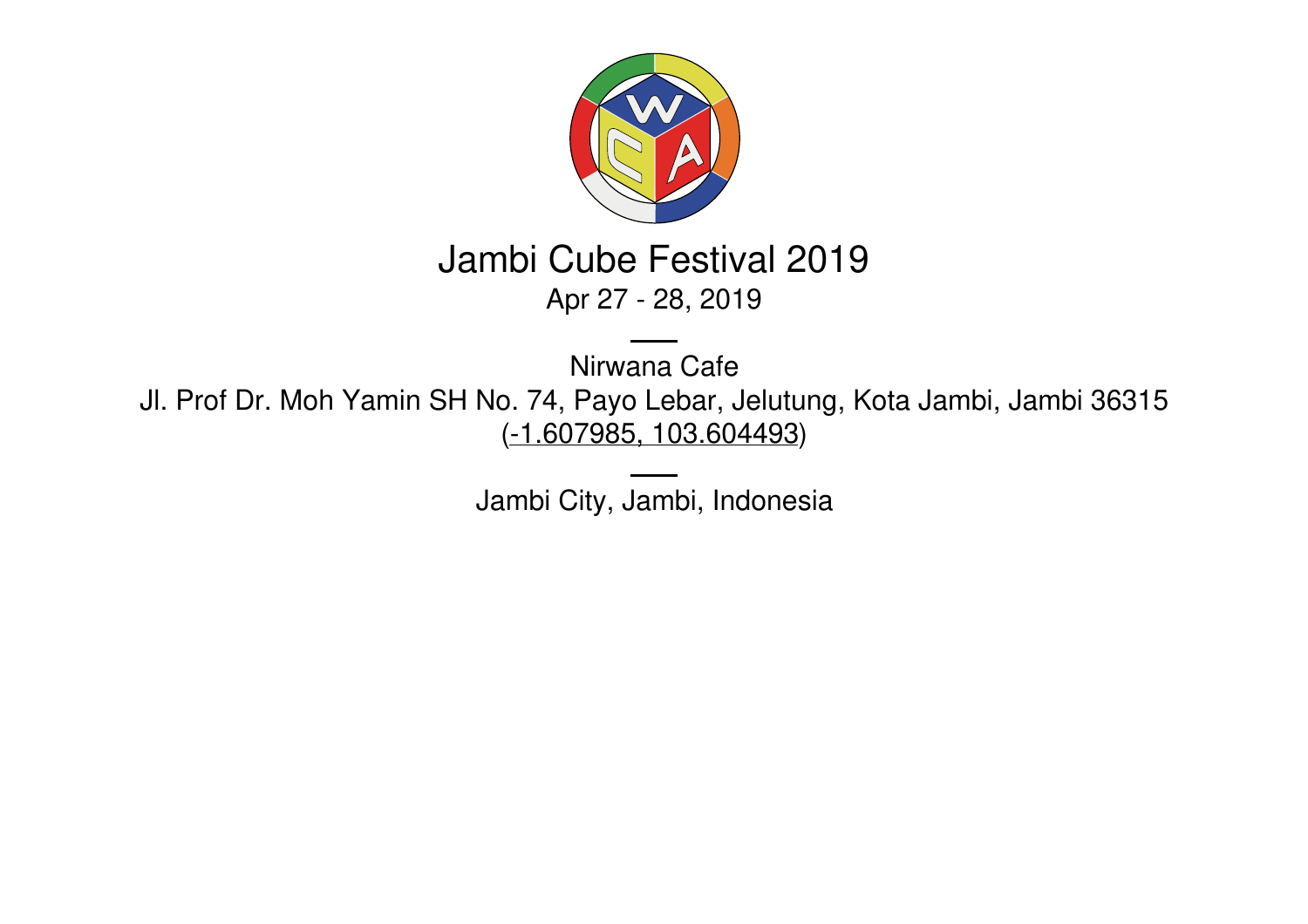### **Events**

| Event                   | Round        | Format                       | <b>Time limit</b>                 | <b>Proceed</b> |
|-------------------------|--------------|------------------------------|-----------------------------------|----------------|
|                         | First round  | Ao <sub>5</sub>              | 10:00.00                          | Top 75%        |
| <b>BBB</b><br>ooo<br>nn | Second round | Ao <sub>5</sub>              | 10:00.00                          | Top 8          |
|                         | Final        | Ao <sub>5</sub>              | 10:00.00                          |                |
| $\blacksquare$          | First round  | Ao <sub>5</sub>              | 10:00.00                          | Top 8          |
| $\blacksquare$          | Final        | Ao <sub>5</sub>              | 10:00.00                          |                |
| ₩                       | First round  | Bo2 / Ao5<br>Cutoff: 2:00.00 | 5:00.00                           | Top 8          |
|                         | Final        | Ao <sub>5</sub>              | 5:00.00                           |                |
| W                       | Final        | Bo2 / Ao5<br>Cutoff: 3:30.00 | 5:00.00                           |                |
| H                       | Final        | Bo <sub>3</sub>              | 5:00.00                           |                |
| <b>Elle</b>             | First round  | Ao <sub>5</sub>              | 10:00.00                          | Top 6          |
|                         | Final        | Ao <sub>5</sub>              | 10:00.00                          |                |
| 樂                       | Final        | Bo2 / Ao5<br>Cutoff: 3:00.00 | 5:00.00                           |                |
|                         | First round  | Ao <sub>5</sub>              | 10:00.00                          | Top 8          |
| $\frac{1}{\sqrt{2}}$    | Final        | Ao <sub>5</sub>              | 10:00.00                          |                |
| $\bigotimes$            | Final        | Ao <sub>5</sub>              | 10:00.00                          |                |
| ै                       | Final        | Bo1                          | 10:00.00 per cube, up to 60:00.00 |                |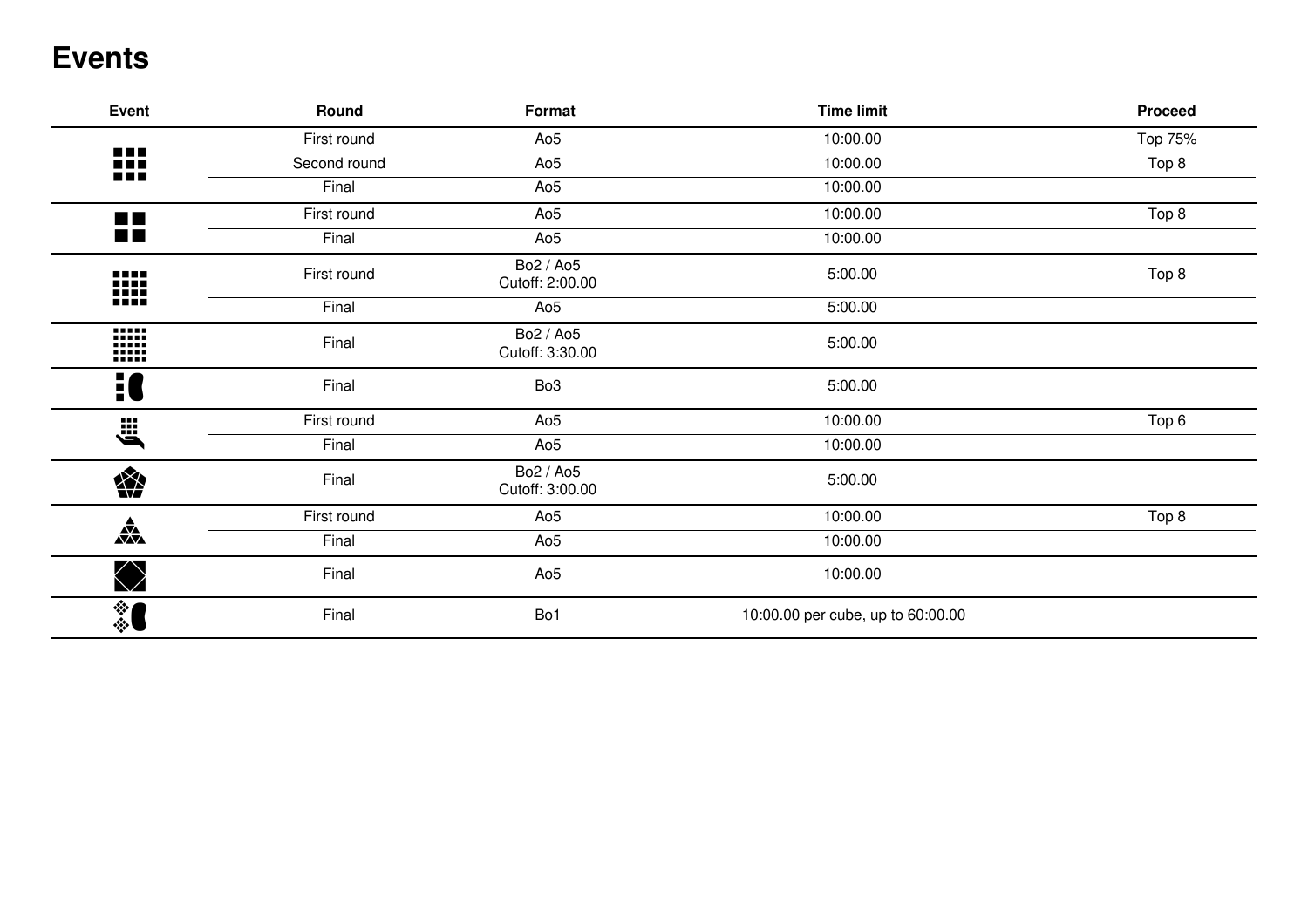## **Schedule for Saturday (April 27, 2019)**

| <b>Start</b> | End      | <b>Activity</b>                                                 | Format                       | <b>Time limit</b>                 | <b>Proceed</b> |
|--------------|----------|-----------------------------------------------------------------|------------------------------|-----------------------------------|----------------|
| 10:30 AM     | 11:00 AM | Registration                                                    |                              |                                   |                |
| 10:55 AM     | 11:00 AM | <b>Tutorial for new competitors</b>                             |                              |                                   |                |
| 11:00 AM     | 11:35 AM | W<br>5x5x5 Cube Final                                           | Bo2 / Ao5<br>Cutoff: 3:30.00 | 5:00.00                           |                |
| 11:35 AM     | 12:00 PM | $\blacksquare$<br>2x2x2 Cube First round<br>$\blacksquare$      | Ao <sub>5</sub>              | 10:00.00                          | Top 8          |
| 12:00 PM     | 12:50 PM | Lunch                                                           |                              |                                   |                |
| 12:50 PM     | 01:55 PM | ै<br>3x3x3 Multi-Blind Final (Attempt 1)                        | Bo1                          | 10:00.00 per cube, up to 60:00.00 |                |
| 01:55 PM     | 02:25 PM | 森<br><b>Pyraminx First round</b>                                | Ao <sub>5</sub>              | 10:00.00                          | Top 8          |
| 02:25 PM     | 03:05 PM | ₩<br>4x4x4 Cube First round                                     | Bo2 / Ao5<br>Cutoff: 2:00.00 | 5:00.00                           | Top 8          |
| 03:05 PM     | 04:05 PM | <b>A 8 8</b><br>3x3x3 Cube First round<br>n din 1<br><b>REE</b> | Ao <sub>5</sub>              | 10:00.00                          | Top 75%        |
| 04:05 PM     | 04:35 PM | <b>E</b><br>3x3x3 One-Handed First round                        | Ao <sub>5</sub>              | 10:00.00                          | Top 6          |
| 04:35 PM     | 05:05 PM | $\bigotimes$<br><b>Skewb Final</b>                              | Ao <sub>5</sub>              | 10:00.00                          |                |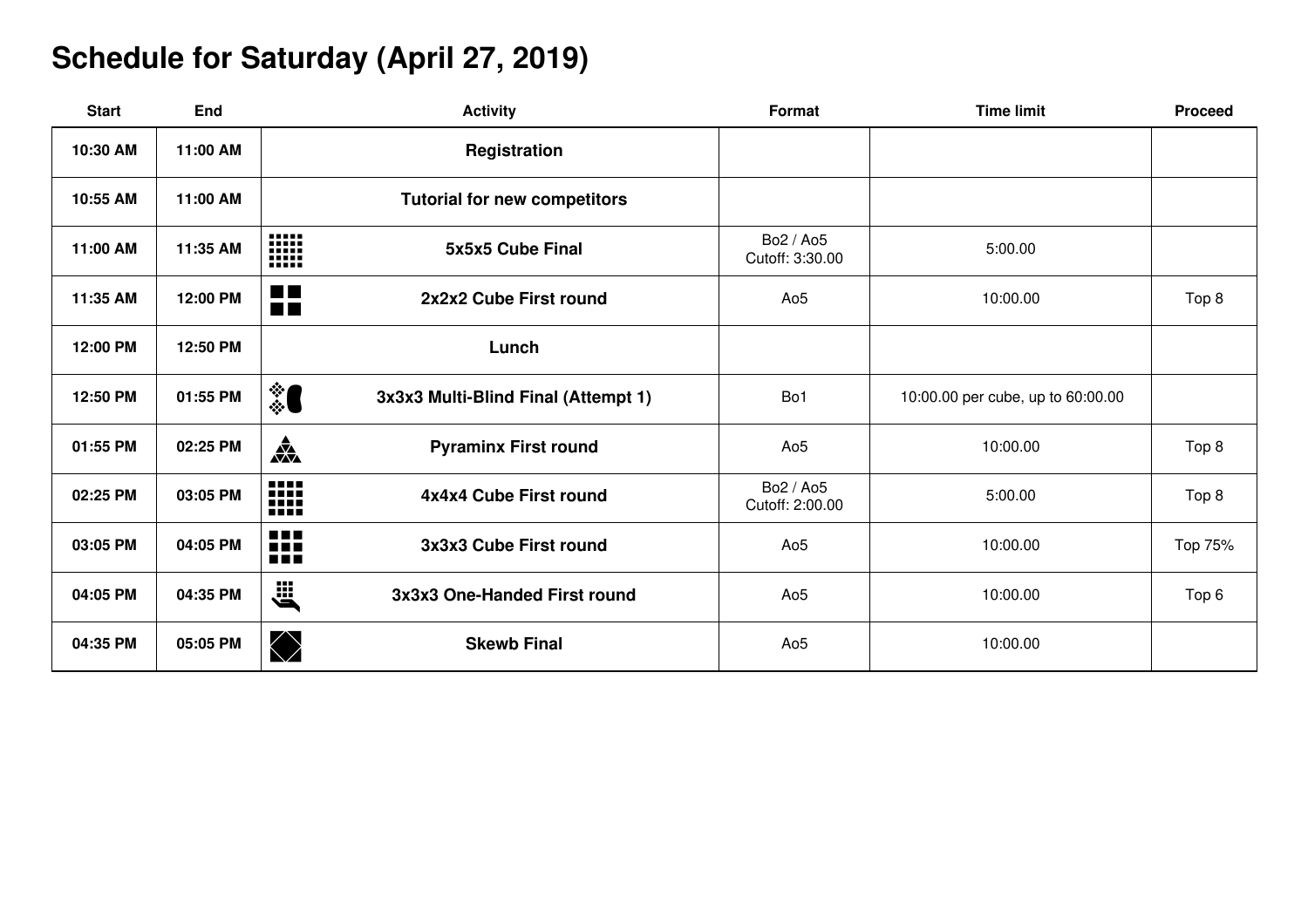## **Schedule for Sunday (April 28, 2019)**

| <b>Start</b> | <b>End</b> | <b>Activity</b>                                               | Format                       | <b>Time limit</b> | <b>Proceed</b> |
|--------------|------------|---------------------------------------------------------------|------------------------------|-------------------|----------------|
| 10:30 AM     | 11:00 AM   | Registration                                                  |                              |                   |                |
| 10:55 AM     | 11:00 AM   | <b>Tutorial for new competitors</b>                           |                              |                   |                |
| 11:00 AM     | 11:30 AM   | 樂<br><b>Megaminx Final</b>                                    | Bo2 / Ao5<br>Cutoff: 3:00.00 | 5:00.00           |                |
| 11:30 AM     | 12:05 PM   | 10<br>3x3x3 Blindfolded Final                                 | Bo <sub>3</sub>              | 5:00.00           |                |
| 12:05 PM     | 12:50 PM   | Lunch                                                         |                              |                   |                |
| 12:50 PM     | 01:15 PM   | $\blacksquare$<br>2x2x2 Cube Final<br><b>THE</b>              | Ao <sub>5</sub>              | 10:00.00          |                |
| 01:15 PM     | 01:40 PM   | ä,<br>3x3x3 One-Handed Final                                  | Ao <sub>5</sub>              | 10:00.00          |                |
| 01:40 PM     | 02:10 PM   | ₩<br>3x3x3 Cube Second round                                  | Ao <sub>5</sub>              | 10:00.00          | Top 8          |
| 02:10 PM     | 02:30 PM   | $\frac{1}{\sqrt{2}}$<br><b>Pyraminx Final</b>                 | Ao <sub>5</sub>              | 10:00.00          |                |
| 02:30 PM     | 03:00 PM   | ₩<br>4x4x4 Cube Final                                         | Ao <sub>5</sub>              | 5:00.00           |                |
| 03:00 PM     | 03:35 PM   | 88<br>3x3x3 Cube Final<br>$\blacksquare$<br>If $\blacksquare$ | Ao <sub>5</sub>              | 10:00.00          |                |
| 03:35 PM     | 04:05 PM   | water break and giveaway                                      |                              |                   |                |
| 04:05 PM     | 04:35 PM   | <b>Awards</b>                                                 |                              |                   |                |